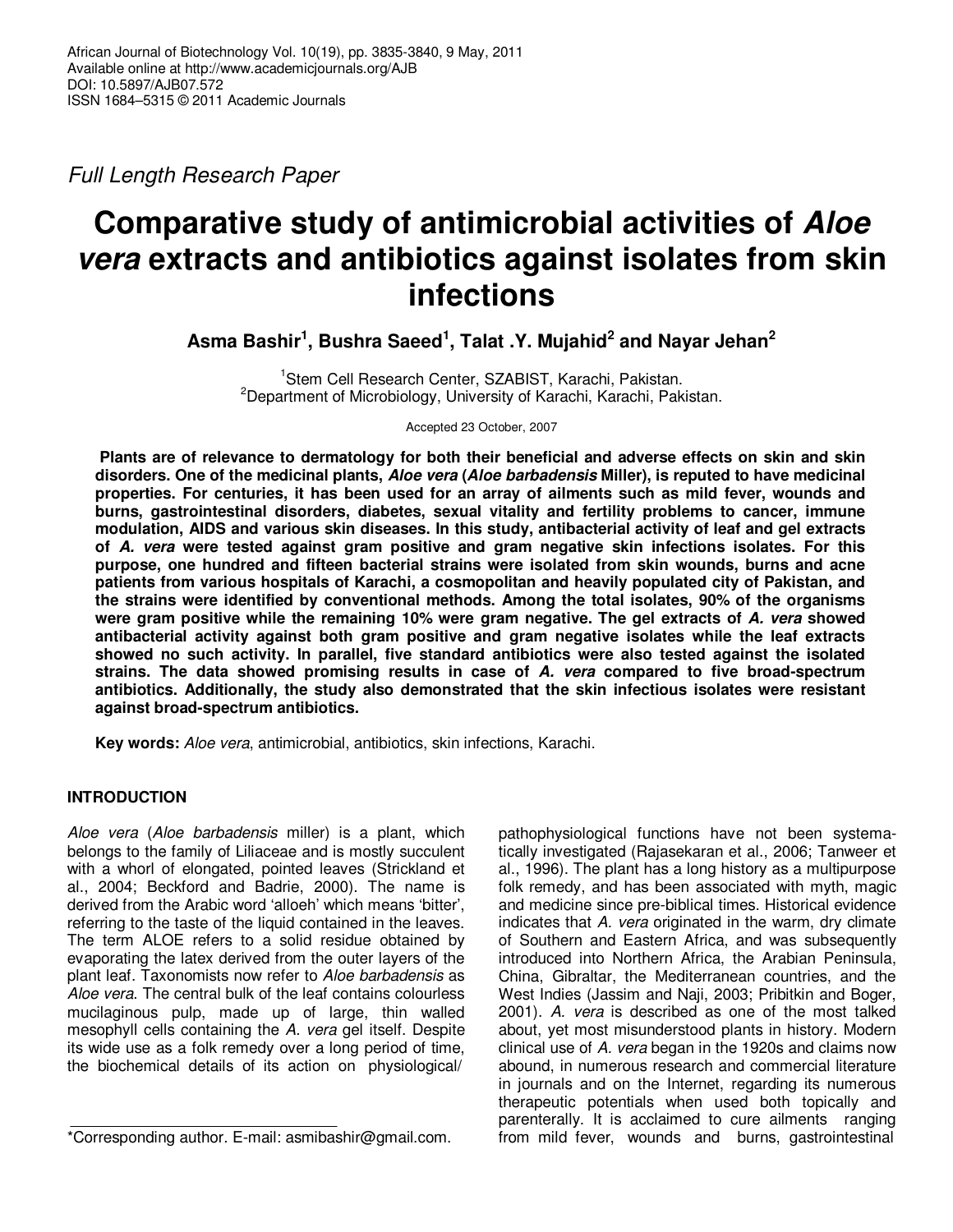disorders, diabetes, sexual vitality and fertility problems to cancer, immune modulation and AIDS

(Taiwo et al., 2005; Grindlay et al., 1986; Mackay and Miller, 2003).

Medicinal plants of the lily family (Liliaceae), genus *Aloe*, have been used for the treatment of skin diseases for more than 5000 years. Among more than 360 *Aloe* species, *A. vera* (*A. barbadensis* miller) has been the most popular in both folk and officinal medicine (Larry, 2003; Sun et al., 2002; Kodym and Bujak, 2002). *A. vera* extracts are widely used in a variety of over-the-counter and dermatological products. Many studies report the effective use of this plant when applied topically for the treatment of burns, sunburns, inflammatory skin disorders and wounds (Belo et al., 2006; Reider et al., 2005; Paulsen et al., 2005). *A. vera* is a plant that can produce latex and gel. The gel is extracted from the leaf, and it is this substance that is most used as a treatment. *A. vera* has been evaluated in a number of different clinical contexts and some promising results have been found for its use in controlling cardiovascular risk factors and diabetes, besides being beneficial in areas of dermatology. One explanatory factor for this is the antiinflammatory properties of the plant (Davis et al., 2006; Choi et al., 2001; Tian et al*.*, 2003). It contains over 70 biologically active compounds and is claimed to have anti-inflammatory, anti-oxidant, immune boosting, anticancer, healing, anti-ageing and anti-diabetic properties. *Aloes*, by contrast, is an anthraquinone derivative of the sap of the *Aloe* leaf which has been used for centuries as a purgative (Langmead et al., 2004; Gallagher and Gray, 2003). *A. vera* gel has been widely promoted and used by patients for the treatment of a range of inflammatory digestive and skin diseases (Langmead et al., 2004; Lee et al., 2004). The antibacterial activities of *A. vera* were dependent on the dose of anthraquinone. It is reported that *A. vera* possesses antifungal, antiviral, antibacterial and acaricidal activity against skin infections such as acne, herpes and scabies (Mantle et al., 2001; Hart et al., 1990). It contains a compound that neutralizes and binds with FGF-2 receptor, or otherwise alters signaling pathways for FGF-2 by affecting both GJIC and proliferation of diabetic fibroblast (Abdullah et al., 2003). Several reports suggest that beneficial effects of *Aloe* gel are due to its high molecular weight components such as polysaccharide, lectin like proteins and prostaglandins (Kodym et al., 2003; Puke and Ayensu, 1985; Koo, 1994).

 The aim of the present study was to evaluate the effects of an *A. vera* gel and leaf extract on skin infection isolates. The results obtained with *A. vera* were compared with five different standard antibiotics.

## **MATERIAL AND METHODS**

#### **Collection of samples**

Skin infection isolates were obtained from septic wounds and burns patients undergoing injury dressing at different hospitals. Wound

exudates were obtained from the infected sites of each patient with sterile cotton swabs and applied to freshly prepared slants of nutrient agar and Mannitol Salt agar (Oxoid). The cultures were then transferred to the laboratory where they were incubated at 37°C for 24 h (Kolawole and Shittu, 1997; Huys et al., 2002).

#### **Bacterial isolates, culture media and species identification**

Colonies growing on slants were streaked on top of freshly prepared plates of Mannitol Salt agar and Brain Heart Infusion agar and incubated again. Primary characterization of isolates was based on the Gram stain, morphological and cultural characteristics. Identification also includes growth on different media including Nutrient agar and Brain Heart Infusion agar, fermentation on Mannitol Salt agar (Oxoid). Catalase and coagulase tests were also performed for biochemical characterization (Udo et al., 2006).

#### **Maintenance of clinical isolates**

Stock cultures were maintained in vials by growing the skin isolates in 3 ml nutrient broth and next day overlaying with 3 ml 40% glycerol. Vials were than frozen at  $-70^{\circ}$ C (Gul et al., 2004; Richardson et al., 2005).

#### **Determination of antibiotic resistance profile**

Skin isolates were subjected to antibiotic resistance screening by disk diffusion method. For this purpose inocula were prepared by diluting overnight cultures in sterile sodium chloride (0.9%) suspension and then match with the 0.5 standard Mac Farland index. Bacterial suspensions were then plated onto Mueller-Hinton agar (Oxoid) and the commercially available antibiotic discs were placed on lawn of culture and the plates were incubated over night at 37°C (Hoeger, 2004; Veronica and Keelan, 2006). Sensitivity, intermediate sensitivity, and resistances were determined by the zone of complete growth inhibition around each disk according to reference standards. The following antibiotic discs were used: methicillin (10 ug), bacitracin (15 ug), vancomycin (30 ug), novobiocin (30 ug) and erythromycin (15 ug).

#### **Aloe vera gel and extracts**

*A. vera* plants were purchased from a nursery in Karachi. The gel was taken from the leaves into a clean container and used as such (Agarry et al., 2005). While the leaves from which the gel has been drained were air dried (50 g), macerated with 100 ml sterile distilled water in a warning blender for 10 min. The macerate was first filtered through doubled layered muslin cloth, then centrifuged at 4000 g for 30 min.The supernatant fluid was filtered through Wattman No.1 filter paper and heat sterilized. The extract was preserved aseptically in a brown bottle at  $5^{\circ}$ C until used (Satish et al., 1999; Sayaka and Watanabe, 2003).

#### **Antimicrobial susceptibility testing of A. vera**

Sterile agar (at 45°C) was poured into sterile Petri dishes, which had been inoculated with the test organisms. The plates were allowed to gel for an hour. Wells (10 mm diameter) were made with the aid of flamed cork borer on the surface of the agar plates. About 0.1 ml of each of the gel and the leaf extracts were delivered into each of the wells. These were incubated at 37°C for 24 h. The presence of zones of inhibition was regarded as the presence of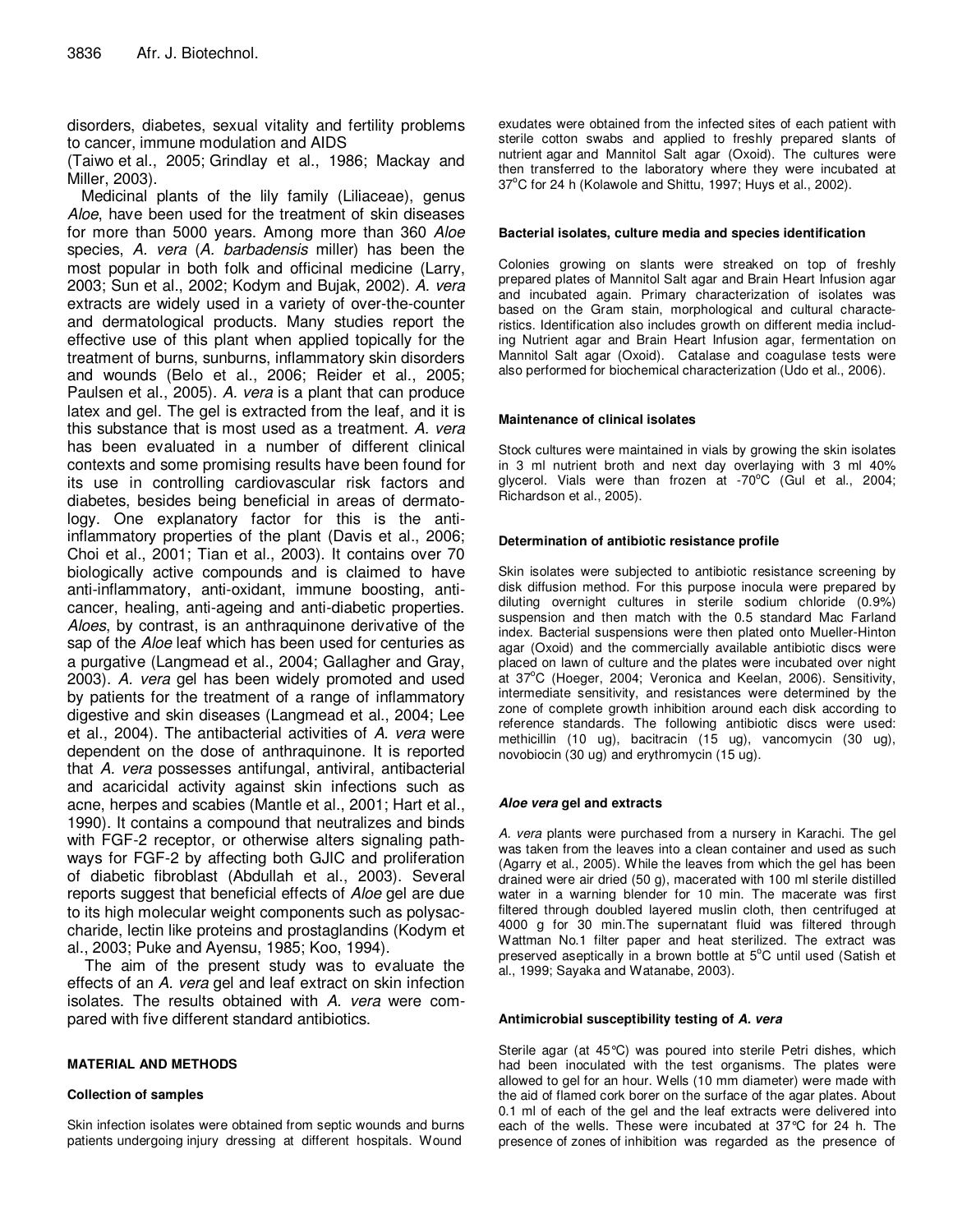

**Figure 1.** *Aloe vera* plant. (a) Succulent, dense, clumps of fleshy, light green leaves. (b) Incision in the leaf. (c) Leaf unwraps from the upper side. (d) Leaf unwraps from both sides (e) Removal of *A. vera* gel from the leaf. (f) Section of *A. vera* gel.

| Table 1. Percentage of gram positive and gram-negative clinical skin infection isolates. |  |  |  |
|------------------------------------------------------------------------------------------|--|--|--|
|------------------------------------------------------------------------------------------|--|--|--|

| <b>Isolate</b>             | Total number of organism | <b>Total percentage</b> |
|----------------------------|--------------------------|-------------------------|
| <b>Gram Positive</b>       | 100                      |                         |
| Staphylococcus aureus      | 55                       | 47.8                    |
| Staphylococcus epidermidis | 35                       | 30.4                    |
| Streptococcus pyogenes     | 10                       | 8.6                     |
| <b>Gram Negative</b>       | 15                       |                         |
| Pseudomonas aeruginosa     | 15                       | 13.0                    |

antimicrobial action. From the inhibition zones seen, antimicrobial activity was expressed in terms of average diameter of the zones of inhibition measured (Agarry et al., 2005).

## **RESULTS AND DISCUSSION**

*A. vera* is described as one of the most talked as regards, yet most misunderstood plants in olden times and the *A. vera* plant has been used for an array of ailments, including skin diseases (Figure 1). Numerous studies report the effectual use of this plant when functioning topically for the healing of burns, sunburns, inflammatory skin disorders and wounds (Belo et al., 2006; Reider et al., 2005; Paulsen et al., 2005). The present study was designed to identify the antibacterial activity of A. vera leaf and gel which was also compared with five standard antibiotics against clinical isolates from communityacquired skin infections. The antibacterial activity was monitored using agar-well diffusion and agar disc diffusion method; activity was determined by noting the zones of inhibition around the wells or discs (Gul et al., 2004). For this purpose, one hundred and fifteen clinical isolates of skin infections from different clinical laboratories of Karachi were isolated and identified by conventional methods. Antibacterial activity of *A. vera* leaf and gel was checked against these isolates. Table 1 showed that the percentage of gram-positive isolates was as follows: *Staphylococcus aureus* (47.8%), *Staphylococcus epidermidis* (30.4%) and *Streptococcus pyogenes* (8.6%) while the percentage of gram negative isolates includes: *Pseudomonas aeruginosa* (13.0%). *A. vera* has been used as a cosmetic and medical remedy since ancient times and has gained increasing popularity in recent years. Despite its widespread use, reports of allergic reactions are rare (Reider et al., 2005).

 *A. vera* is used in cosmetics, drinks, detergents, as well as in stockings, diet foods, toothpaste and clothing. It is marketed as a remedy for atherosclerosis, allergies, AIDS, prevention of radiation-induced dermatitis, wound healing, psoriasis, insomnia, cancer, pulpitis and several other diseases. Scientific studies investigating these claims are few in number, and the majority of them have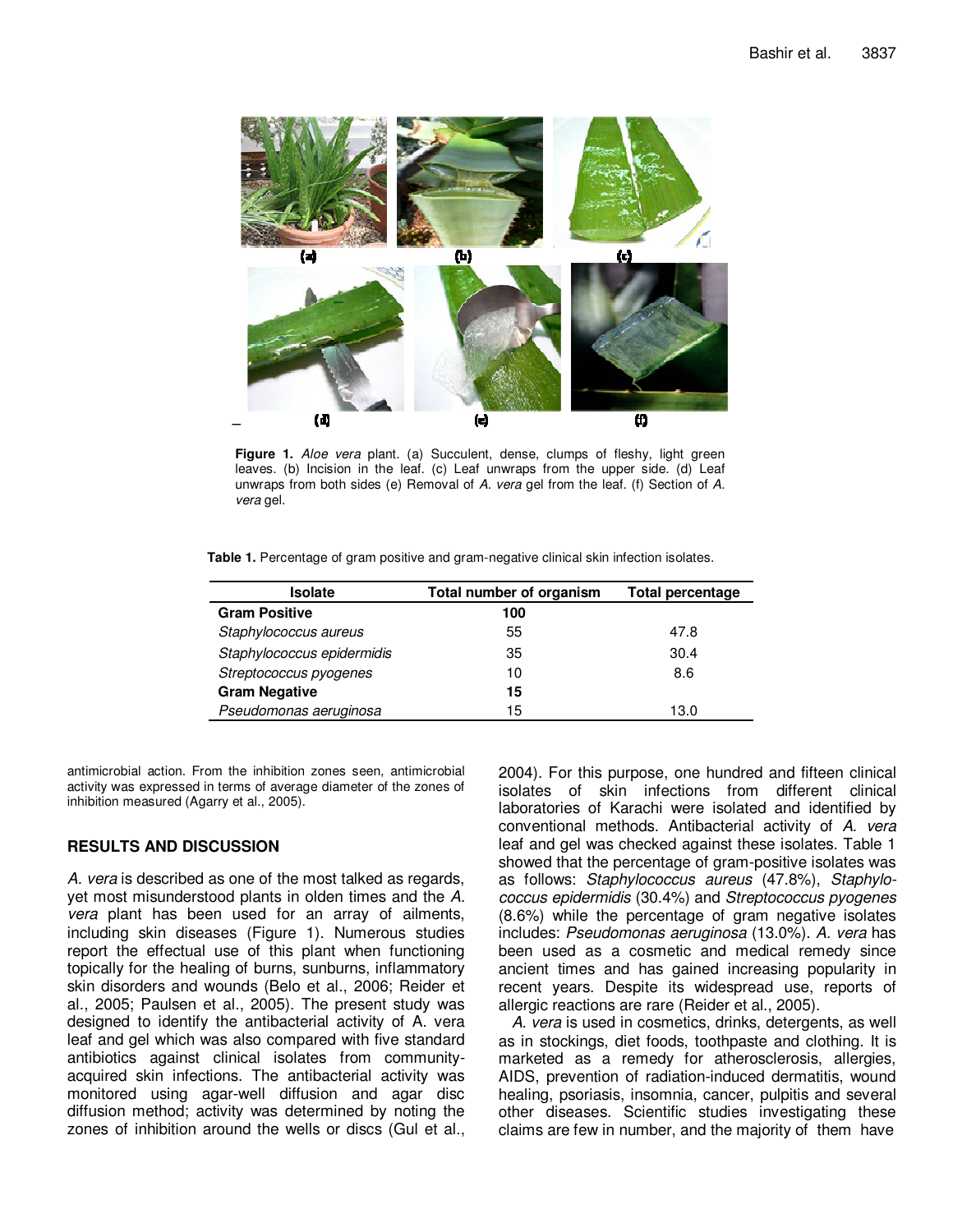| <b>Antibiotic</b> | Gram positive (%) | Gram negative (%) |
|-------------------|-------------------|-------------------|
| Methicillin       | 68.0              | 60.8              |
| <b>Bacitracin</b> | 25.0              | 51.4              |
| Vancomycin        | 80.5              | 72.2              |
| Novobiocin        | 54.1              | 63.6              |
| Erythromycin      | 55.6              | 42.4              |
| A. vera Leaf      | 0.0               | 0.0               |
| A. vera Gel       | 75.3              | 100.0             |

**Table 2.** Comparative study of *A. vera* leaf and gel with standard antibiotics against gram positive and gram-negative clinical skin infection isolates.



**Figure 2.** Comparative study of *A. vera* leaf and gel with standard antibiotics against clinical skin infection isolates.

been unable to diminish the intuitive scepticism against miracle cures, like *A. vera* seems to be (Reider et al., 2005). Table 2 showed the comparative study of *A. vera* leaf and gel with standard antibiotics. The results showedthat *A. vera* leaf was 0% effective against the entire tested gram positive as well as gram-negative isolates. *A. vera* gel showed 100% activity against gramnegative isolates and 75.3% against all tested grampositive isolates. This result could be responsible for the popular use of *A. vera* gel and leaf to relieve many types of gastrointestinal irritations (Foster, 1999; Grindlay and Reynolds, 1986), since *S. aureus* form part of the normal microbial flora of the skin, upper respiratory tract and intestinal tract (Cheesbrough, 1984). Also the gel is also said to promote wound healing due to the presence of some components like anthraquinones and hormones (Davis, 1997), which posses antibacterial antifungal and antiviral activities. However, most of the constituents are found in the gel and not in the leaf, hence the gel is likely to be more active than the leaf. The gel possesses 100% inhibitory effect on *P. aeruginosa* while the leaf had no effect. *P. aeruginosa* is known to cause skin infection

especially at burns sites, wounds, pressure sores and ulcers. Traditionally attributed to the limited permeability of the *P. aeruginosa* outer membrane, it is now clear that the organism's intrinsic multidrug resistance also owes much to the operation of broadly specific antimicrobial efflux systems (Poole and Srikumar, 2001). The inhibitory effect of the gel of *A. vera* on the growth of *P. aeruginosa*  gives an explanation of its reputation as a healing plant for burns.

 In our studies, the most effective antibiotic for gram positive is vancomycin showing 80.5% efficacy, then methicillin with 68.0% efficacy, erythromycin with 55.6% efficacy, novobiocin with 54.1% efficacy and bacitracin with 25.0% efficacy. The most effective antibiotic for gram negative is vancomycin showing 72.2% efficacy, then novobiocin with 63.6% efficacy, methicillin with 60.8% efficacy, bacitracin with 51.4% efficacy and erythromycin with 42.4% efficacy. The susceptibility of gram positive isolates to erythromycin, methicillin and vancomycin was generally high while that to bacitracin and novobiocin was low. This suggests that the penicillinase-resistant antibacterial agents should be selected as a first choice to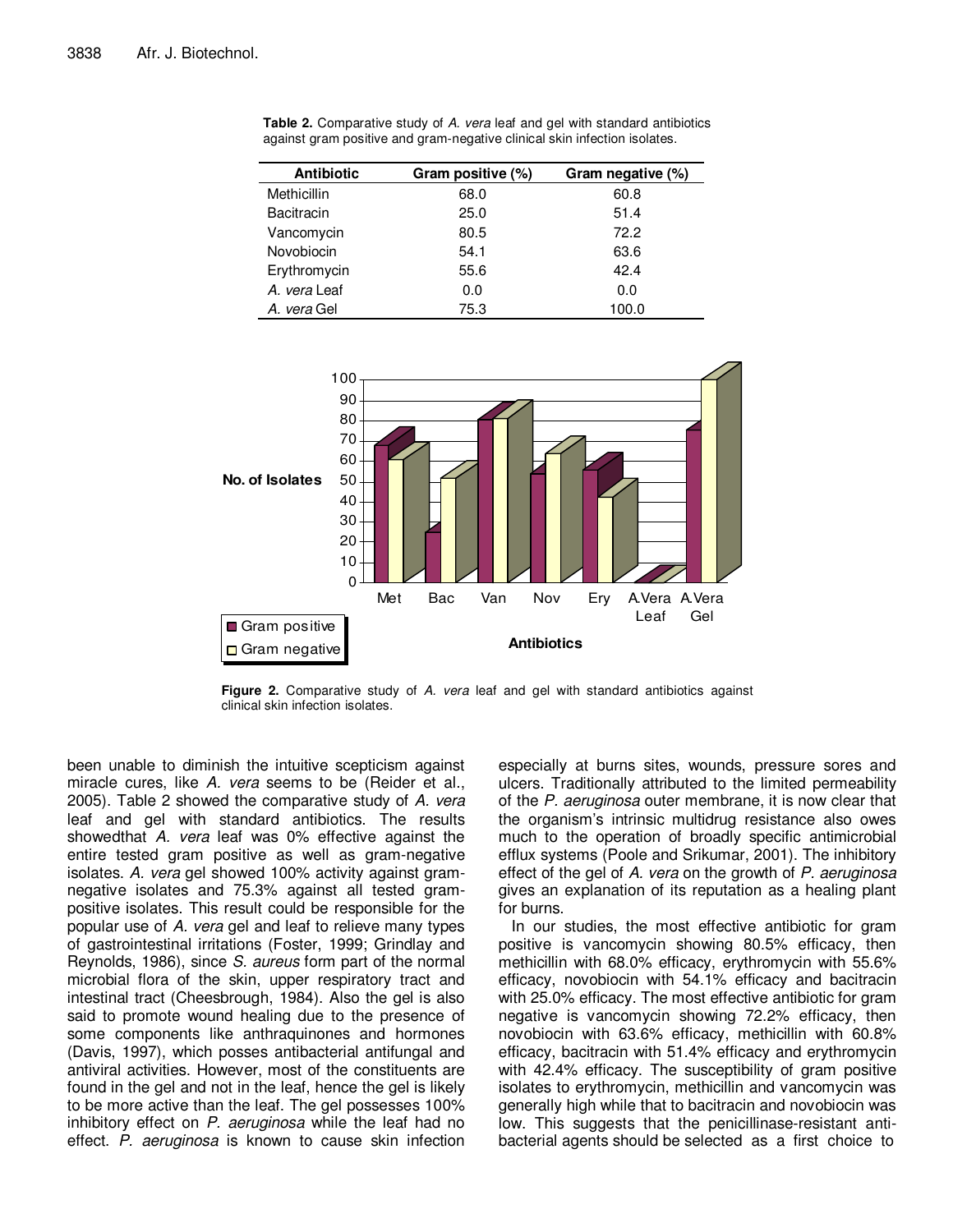treat these infections (Hoeger, 2004). The comparative antimicrobial activities are graphically represented in (Figure 2). The mechanisms by which *A. vera* gel may act are unclear. *In vivo*, *A. vera* reduces irritant-induced proproduction of inflammatory mediators in paw, ear and synovial models of inflammation in animals. *A. vera* gel and its components also ameliorate ultravioletinduced immune suppression. *In vitro*, several fractions of *A. vera*, as well as the unfractionated whole gel, have anti-oxidant effects. *A. vera* gel contains peroxidase activity, 28 several super oxide dismutase enzymes 29 and a phenolic antioxidant (Langmead et al., 2004). Davis (1997), in his experiment challenged the medical views of the relationship between AIDS and HIV infections and *A. vera*. He sees a promising role for this natural brood spectrum healing plant because of its immunodulatory properties and can also act as an immune stimulant. In a multicenter investigation, patch testing to *A. vera* yielded no evidence of a sensitizing potential for this herbal drug. This is remarkable in view of the fact that a large number of the tested subjects had sought medical help because of dermatitis due to other causes and were obviously at risk for skin reactions. None of them reported any sideeffects after the application of *A. vera* on the skin. It may be assumed that an even much larger number of the patients had experienced unwitting contact to *Aloe*containing products in the past (Choi et al., 2001).

## **Conclusion**

The present study has revealed the importance of natural products to control antibiotic resistant bacteria, which have been a threat to human health. Numerous plants indigenous to Pakistan in general have been found with amazing medicinal properties. Some are well-evaluated vis-à-vis their content of specific active principles against the target microorganism while others are not. It is therefore highly essential that medicinal plants whose properties have not been fully characterized should form a top agenda of top management in developing nations whose citizens are sometimes unable to afford expensive orthodox medicine. This policy, if pursued, will not only preserve the scarce foreign exchange but also promote the spirit of plant conservation.

## **ACKNOWLEDGEMENT**

This research project was supported by Karachi University Grant (DFS/2005-2006) to Ms. Talat. Y. Mujahid.

## **REFERENCES**

Abdullah KM, Abdullah A, Johnson ML, Bilski JJ, Petry K, Redmer DA, Reynolds LP, Grazul-Bilska AT (2003). Effects of Aloe vera on gap junctional intercellular communication and proliferation of human diabetic and non diabetic skin fibroblasts. J. Altern. Complement. Med., 9(5): 711-718.

- Agarry OO, Olaleye MT, Bello-Micheal CO (2005). Comparative antimicrobial activities of Aloe vera gel and Leaf. Afr. J. Biotechnol., 04(12): 1413-1414.
- Beckford MM, Badrie N (2000). Consumer Acceptance of tropical wines from Aloe Vera (*Aloe barbadensis)* and cashew apples *(Anacardium occidentale* L.) in the british virgin islands. Foodservice. Res. Int., 12: 185-196.
- Belo SE, Lorena RG, Patricia MB (2006). Moisturizing effect of cosmetic formulations containing Aloe vera extract in different concentrations assessed by skin bioengineering techniques, Skin. Res. Technol., 12: 241–246.
- Cheesbrough M (1984). Medical Laboratory Manual for Tropical Countries. Vol. 11, first edition. Printed and bond in Great Britain by the university Press, Cambridge. pp. 372-391.
- Choi SW, Son BW, Son YS, Park YI, Lees SK, Chung MH (2001). The wound-healing effect of a glycoprotein fraction isolated from aloe vera. Br. J. Dermatol., 145: 535-545.
- Davis HR (1997). *Aloe vera:* A Scientific Approach Published by VantagePress(NewYork, SAhttp://www.aloevera.co.uk/rhdavis.htm
- Davis K, Philpott S, Kumar D, Mendall M (2006). Randomized doubleblind placebo-controlled trial of aloe vera for irritable bowel syndrome. .Int. J. Clin. Pract*.*, 60: 1080-1086.
- Foster S (1999). *Aloe vera:* The succulent with skin soothing cellprotecting properties. Herbs for Health magazine. Health WorldOnline. http://www.healthy.net/library/articles/hfh/aloe.htm
- Gallagher J, Gray M (2003). Is Aloe vera effective for healing chronic wounds? J. Wound Ostomy Continence Nurs., 30(2): 68-71.
- Grindlay D, Reynadds T (1986). "The Aloe vera Phenomenon. A review of the properties and modern uses of the leaf parenchyma gel. J. Ethnopharmacol.16: 117-151.
- Gul N, Mujahid TY, Ahmed S (2004). Isolation, identification and antibiotic resistance profile of indigenous bacterial isolates from urinary tract infection patients. Pak. J. Bio. Soc., 7(1): 2055-2060.
- Hart LA, Nibbering PH, van den Barselaar MT, van Dijk H, van den Berg AJ, Labadie RP (1990). Effects of low molecular constituents from Aloe vera gel on oxidative metabolism and cytotoxic and bactericidal activities of human neutrophil. Int. J. Immunopharmacol., 12(4): 427- 434.
- Hoeger PH (2004). Antimicrobial susceptibility of skin-colonizing *S. aureus* strains in children with atopic dermatitis. Pediatr*.* Allergy. Immunol. 15: 474-477.
- Huys G, D'Haene K, Swing J (2002). Influence of the culture medium on antibiotic susceptibility testing of food-associated lactic acid bacteria with the agar overlay disc diffusion method. Lett. Appl. Microbiol., 34: 402–406.
- Jassim SA, Naji MA (2003). Novel antiviral agents: A medicinal plant perspective. J. Appl. Microbiol., 95: 412-427.
- Kodym A, Bujak T (2002). Physiochemical and microbiological properties as well as stability of ointments containing aloe extract ( Aloe arborescens Mill.) or aloe extract associated to neomycin sulphate. Pharmazie., 57(12): 834-837.
- Kodym A, Marcinkowski A, Hukula H (2003). Technolgy of eye drops containing aloe (Aloe arborescens Mill. Liliaceae) and eye drops containing both aloe and neomycin sulphate. Acta. Pol. Pharm., 60(1): 31-39.
- Kolawole DO, Shittu AO (1997). Unusual recovery of animal Staphylococci from septic wounds of hospital patients in II-Ife, Nigeria. Lett. Appl. Microbiol., 24: 87-90.
- Koo (1994). *Aloe vera:* Anti ulcer and anti diabetic effects. Phytother. Res. 8: 461-464.
- Langmead L, Feakins RM, Goldthorpe S, Holt H, Tsironi E, Rampton DS (2004). Randomized, double-blind, placebo-controlled trial of oral aloe vera gel for active ulcerative colitis. Aliment Pharmacol Ther., 19: 739–747.
- Langmead L, Makins RJ, Rampton DS (2004). Anti-inflammatory effects of aloe vera gel in human colorectal mucosa *in vitro*. Aliment Pharmacol Ther., 19: 521–527.
- Larry EM (2003). Alternative therapy in pruritus. Dermatol*.* Therapy., 16: 175-180.
- Lee A, Chui PT, Aun CS, Gin T, Lau AS (2004). Possible interaction between sevoflurane and Aloe vera. Ann. Pharmacother., 38(10): 1651-1654.